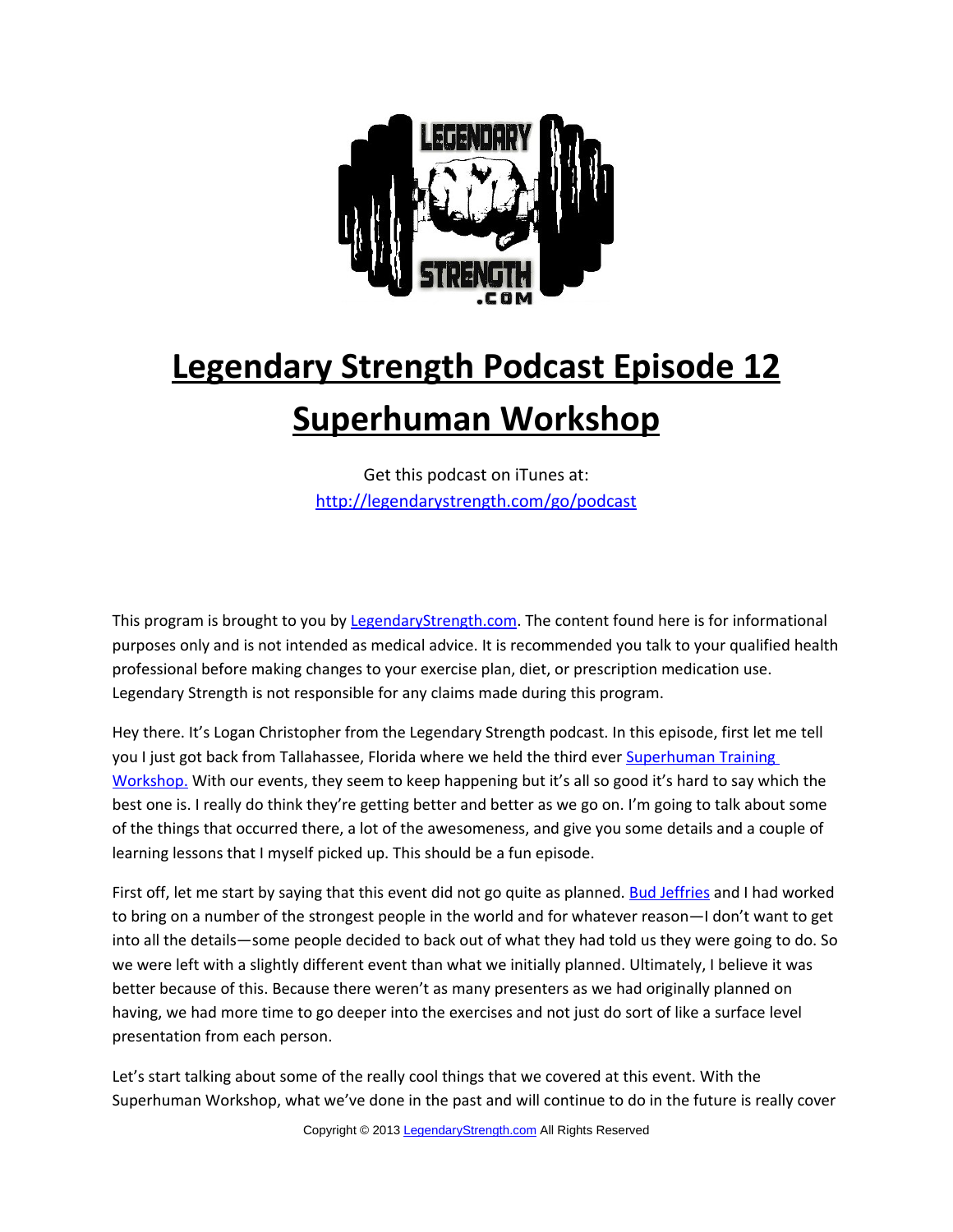a wide range of bases on what it really takes to become superhuman. In the first workshop, it was largely just me and Bud but we were covering all the different areas from [feats of strength,](http://legendarystrength.com/feats-of-strength/) [kettlebells,](http://legendarystrength.com/category/kettlebell-mastery/) [bodyweight exercises,](http://legendarystrength.com/category/bodyweight-mastery/) [health, nutrition,](http://legendarystrength.com/category/health-mastery/) [mental training,](http://legendarystrength.com/category/mental-mastery/) and all that.

This one was much the same just in some different areas. This isn't a certification but in the future, we're likely to be putting on some certifications. Why not? Why get certifications from a bunch of other people when you can really get them from some of the strongest people in the world with information you can't find in other places?

With the Superhuman Workshop, we'd like to bring you a lot of new stuff and a wide range of stuff, as I already said. One of the things that we covered here with Bud Jeffries is he went deeper into isometrics. You may have seen in the workshop from last year and we released the DVDs of this in a set called *Extreme Power with Isometrics Volume 1,* and we knew from the beginning it was just volume one because we were kind of constrained on time there and could only go so deep.

In this workshop, he basically began where he left off in the workshop and went much further and much deeper with isometrics. I think in total, it was probably over a four hour session on isometrics, all the different ways you can use them including new ways that Bud has been training with since meeting and working with Steve Justa, who is a huge fan of isometrics himself. There is some really, really cool stuff in there.

One thing that I really liked was the distinction between different types of isometrics. Bud had covered this before but specifically there are three main ways of using isometrics that really stand out in my mind. This is of course pressing against some sort of an immoveable object. It can be done in multiple different ways, depending on if you're going on the old York style where you're lifting a barbell to a point or just actually pressing on an immoveable object so you have a short but very intense duration isometric. Usually this is like a six, maybe ten second range of isometrics where you ramp up over that time and you're pushing 100%.

A different type is the extended isometric where you're going for a minute, several minutes, even up to many minutes of time. In this you obviously can't be going 100% but you're trying to maintain more than just a hold in a position. A hold is an isometric but in doing isometrics such as this, you're goal is to actually be pressing more than it takes just to hold.

An example of that, something that Bud as well as his son Noah have been doing a lot of, is the wall chair, not just holding a bodyweight wall chair but adding weight to the exercise. Noah worked up to doing a half-hour wall chair with I believe 200 pounds sitting on his lap. If you think about it, most people can't even hold a few minutes in a wall chair, definitely without 200 pounds. Bud supported I think it was over 1,000 pounds for several minutes at a time, so very far with this.

What really piqued my interest was Noah saying that after doing this wall chair training, without training his deadlift went up quite dramatically. His reasoning was that it really taught him his center of mass and being able to use that more. One thing that I see that the wall chair could help me in, something I plan on adding to my training, is that I use more of my back. I do a real high hip position deadlift and if I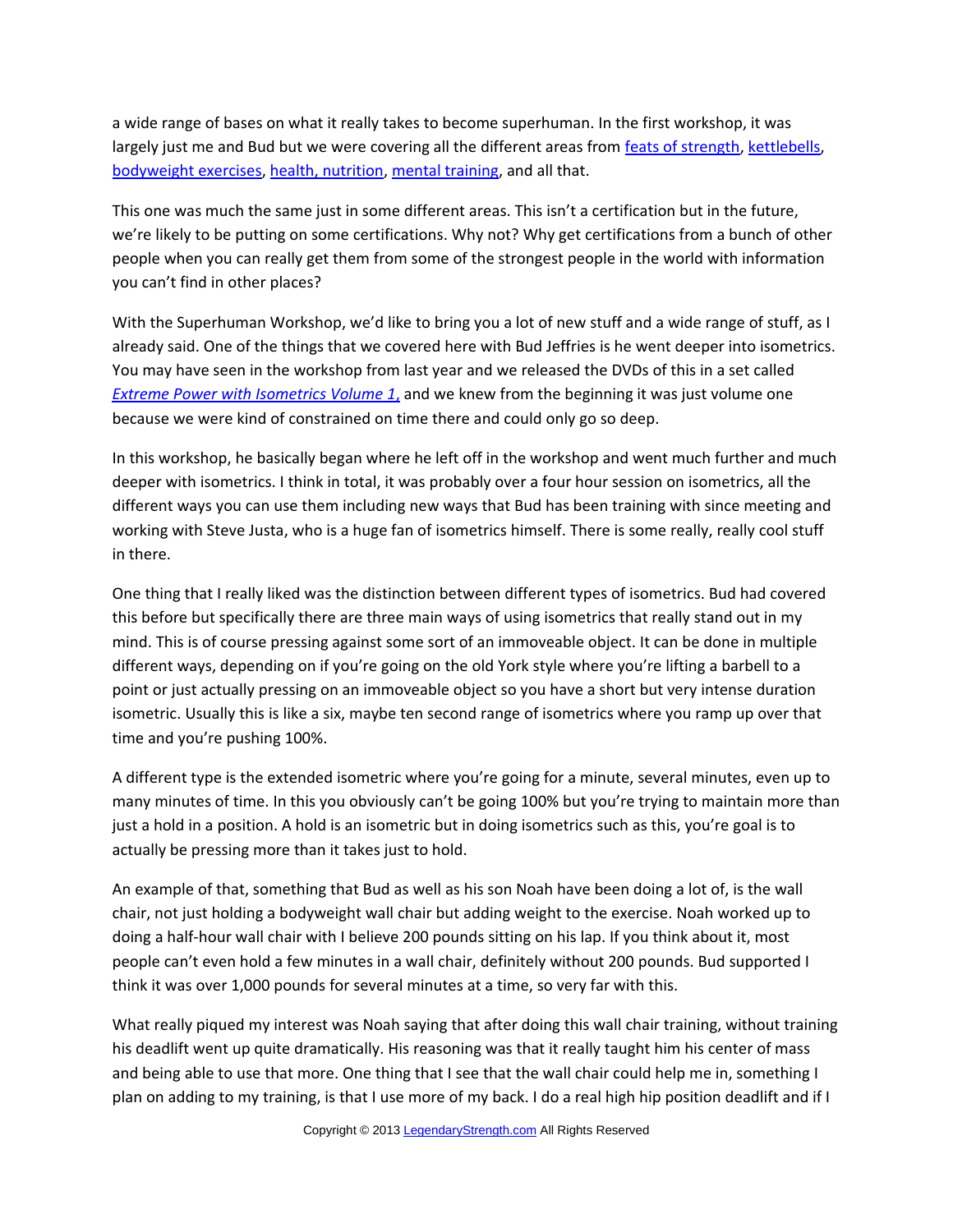used my legs more in the exercise, the quads squatting a little more, I'd be able to generate more power because I can use those muscles as well. So I plan on adding the wall chair isometrics into my own training.

Now of course this exercise is not fun for anyone who's ever done it. It's not a fun exercise but I'm going to look for the effect and how it can help with my goals. That isometric portion was even more detailed than before. Look for that. I'll tell you at the end about us releasing DVDs and all that.

A cool thing about the **Superhuman Workshop** is we have all these different people, really in all the workshops that we do. You get different ideas from different people. One of the really cool things is the connections being made. I believe it was the second day or maybe it was the third day when we had done some mobility training with **Eric Guttman** earlier. From that, Bud was sort of developing a concept. He sort of tested this on people then decided to present it out front.

If you didn't know, Bud Jeffries has a massage background. He was a massage therapist and one massage technique is myofascial release. What he sort of drew was the combination of this with mobility. Right now, we're working with name "myofascial mobility" using the idea that in the fascia itself are stored injuries, stored movement, and everything. Not everything that happens to us is stored in the brain but the fascia itself can store that information. With myofascial release, what you're doing is sort of unwinding that. A trained massage therapist can feel that sort of action going on in the fascia itself.

With this myofascial mobility, the idea was then to have the mobility, the movements that you do, really work with that fascia to a point where it's taking over and doing the exact movements it needs in order to better itself, to unwind, to get rid of any sort of injuries, kinks, or holds that are locking it down. It's sort of an intuitive type of mobility process. Instead of doing five shoulder circles this way or doing five shoulder circles that way—which is good because you need to know and understand that stuff on a basic level—this was going to a whole other level where you're doing the movements that fit your body.

In doing this, what I noticed was one, I was just completely charged with energy afterwards. I just felt great. My whole body was really opened up and I could move very well when doing it. I also noticed I was doing movements that I wouldn't necessarily be doing when doing the classic mobility drills. Some of the common stuff is in there. You've got circles, lines, figure of eights, but I'm doing some other movements or just going in specific areas. Also, different areas of the body needed to work more than others. So it was really cool to do that and that's something I plan on adding into my daily morning routine.

I mentioned that Eric Guttman went into his mobility routine, how he specifically uses it, really learning from a number of people and just adding all those different parts together. It was a fairly basic mobility routine if you've done mobility before but there were some really cool distinctions like how to sort of download more information into joints by walking around and noticing within your body the awareness of how the joint feels and how your brain actually feels, where you feel it in your brain as you're doing the exercise. That was really cool.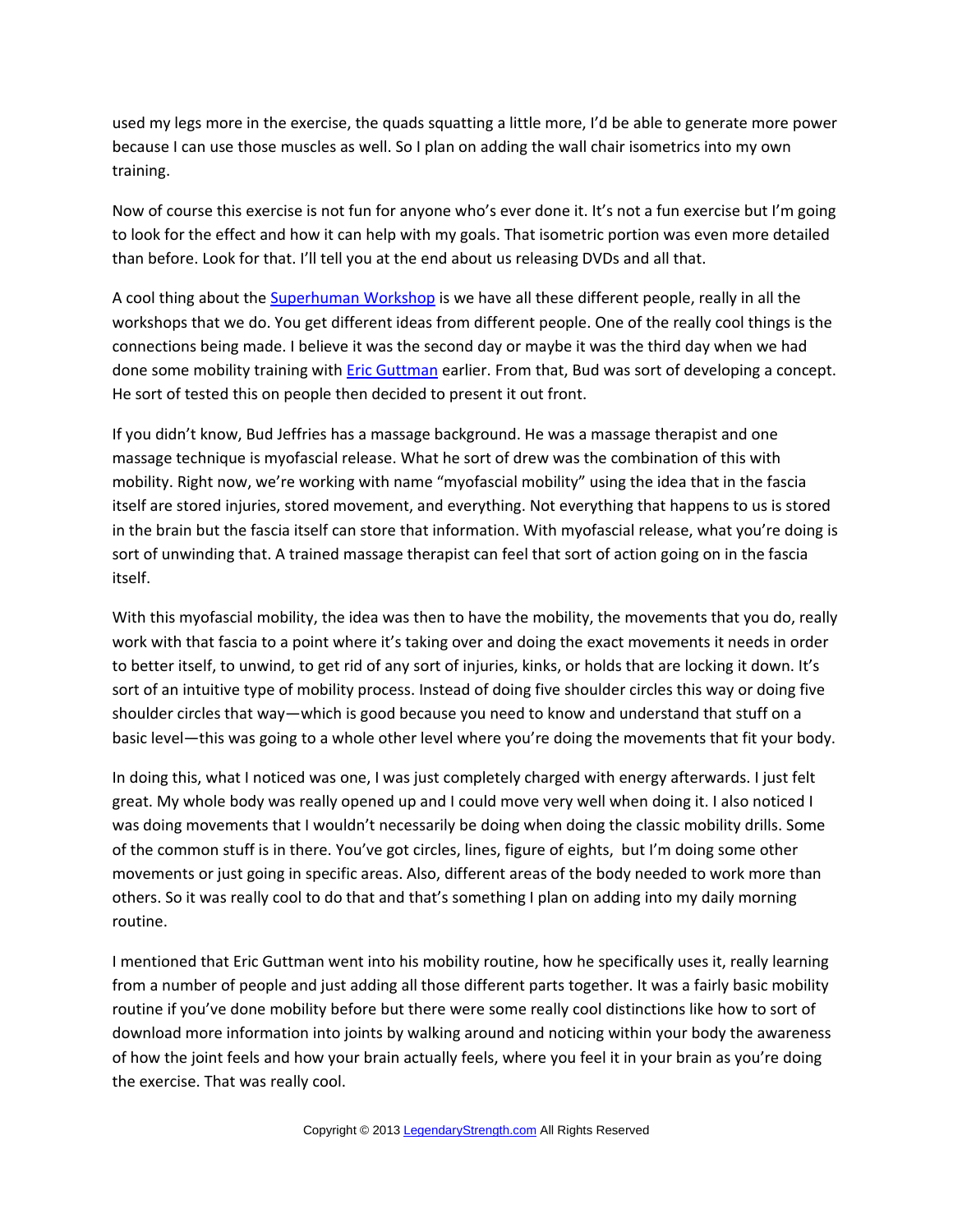At a later time, he showed what's going to be part of his Extreme Military Fitness Advanced Course, an agility workout and explosiveness workout. When people think of explosive, I'm sure you've got kettlebells, which are definitely explosive, and Olympic lifts, but there are so many other exercises you can do. He was really showing some really cool stuff with medicine balls. It was really a workout focused completely on explosiveness, working the body in all the different manners, and also using agility drills with a ladder.

A lot of people that have played sports in high school, definitely in football and other ones as well, have likely used these agility drills before but that may have been the last time they ever did them. Seeing this brought that back. Agility is one trait that most people that just work out in the gym don't regularly do yet it is one component of movement. It's the ability to move and also the coordination required to do that. So there was some really cool stuff in there.

A new person for our workshops was **Dru Patrick**. You may not be familiar with [Dru Patrick.](http://drupatrick.com/) He is massive. I believe he said he was 320 pounds, a humongous guy. His built more like a silverback gorilla than a man and we gave him a lot of time to teach. He holds the IPL World Bench records and that's not even his strongest lift. He's lifted probably more weight than anyone else in the seated overhead press and with dumbbells overhead and inclined.

At one point, I'm teaching [handstand pushups.](http://legendarystrength.com/ultimate-guide-to-handstand-pushups/) I was talking to Dru the night before and he was saying that, "I have done handstand pushups but the truth is it's too light a weight." He gets up into a handstand pushup position and cranks out 26 reps at 320 pounds. This shows that bodyweight exercises are great and everything. That's why I actually taught it at the workshop but you can become massively strong with weights. Here's this guy who trained with weights cranking up more handstand pushups than anyone else there. It was very impressive.

He actually has a goal for a one-arm handstand pushup now after I talked to him and told him that no one's really done it. When you have that much mass, getting into a strict handstand pushup position is not going to be easy to do but even doing that in any form with that much weight is going to be amazing so I look forward to him doing that in the future.

Anyway, Dru Patrick was teaching his system. He calls it the Eight-Day Week Program for What it Takes to be Massive and Strong in lifting weights. What's really cool is on his program, there's a lot of rest time. There's quite a bit of rest in between workouts and there is a de-load week where you take about ten days off after going through something like a five or six-week training cycle.

This is a thing that a lot of people don't realize. I wrote about this in *[The Master Keys to Strength and](http://www.amazon.com/Master-Keys-Strength-Fitness-ebook/dp/B009KPQDNO) [Fitness](http://www.amazon.com/Master-Keys-Strength-Fitness-ebook/dp/B009KPQDNO)*. You can train basically two ways. You can go with a moderated intensity. In that book, I use the term "severity" to distinguish it from "intensity" as like a percentage of your max, really on how hard that you're going. Like with doing biofeedback training, because you're not going to your limit at all, you can actually train every day. You can do the exercise often. You can do that and train very frequently. If you were doing skill work like the handstands and handstand pushups, that sort of thing, where a lot of skill is involved, I would encourage you to go that way.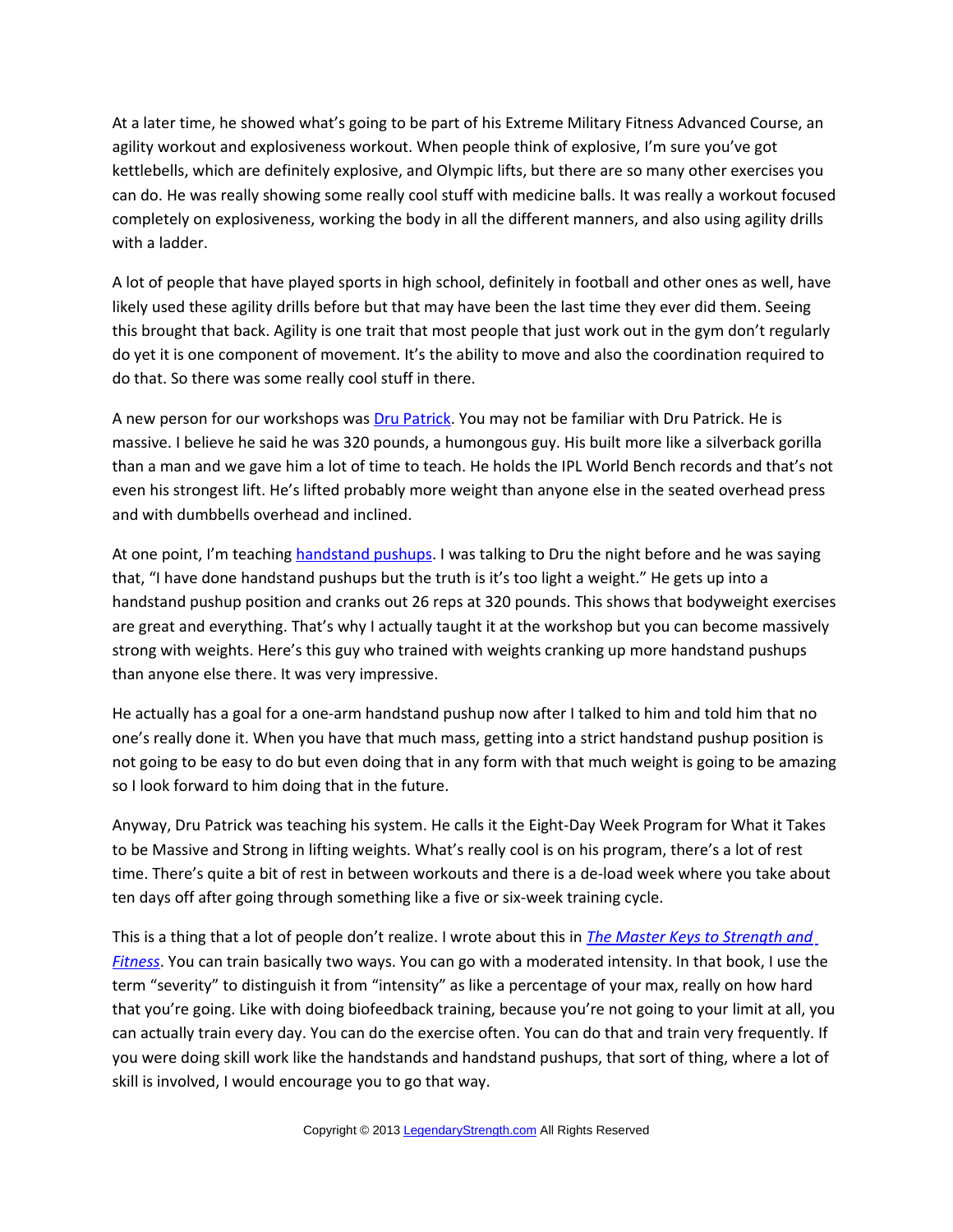If you're looking to just become ridiculously strong, you can also go with very high intensity or severity where you're working your butt off, like training failure or training close to failure and really working very hard to the point where you are tearing down that muscle. If you're going to go this route, you need lots of rest and that is a mistake people make. If you're training that hard and trying to train often, that's where you're going to get injured. That's where you're overtraining and all that.

So it was great to see Dru's program for how to become massive and strong and see all the rest that is built into there. He was talking about that because of all this rest, injuries go away and people become massively stronger. You're really not doing all that much work even on those given days, though it is pretty intense work.

Just going through that and seeing him, I really want to get back to weightlifting but I'm not just going to follow the shiny object like I talked about in one of my recent articles. I am going to stay focused on my bodyweight goals. Once I achieve the bodyweight goals I have for the year, I'm going to get back to lifting a lot more iron than I have been doing recently just because that is something that I like to do. That's how I do things. I cycle between the different ones. So once I get that one-arm chin then I'll probably go up in weight and everything but work on maintaining that one-arm chin while lifting a lot more weight.

Dru Patrick really coached us through technique on the bench press. It's cool. A lot of people are negative on the bench press because again of the kettlebells, bodyweight, and all this. The bench press is responsible for a lot of people hurting themselves. The thing is for the most part, this is because they don't know proper technique. In all of my years of training, granted I haven't been seeking this out, I've never actually been coached on what it takes to really do the bench press right. He was guiding every participant we had there through it and people were just setting PRs after PRs because with the proper technique, the exercise is not only safe but much easier to do. He did that with the bench press and also did it with the deadlift. A lot of people were setting PRs with rack goals and then the full deadlift.

I've just recently got back into my own deadlift training, working my way back up so I can pursue my goal of 605 pounds this year. For the first time in quite a long time since back when I was deadlifting, I hit a 455-pound deadlift and it felt pretty good. It was really cool to get coaching from someone who could lift such massive weights.

He demonstrated throughout the whole workshop even though we didn't have anything. It was so funny when he started his workshop. He was referring to Bud's 150-bound dumbbells as toys and then literally later that day, he was doing a side lateral raise with these 150-poind dumbbells. It was really cool to see someone this freaking strong and he's a great guy, as well. Also what he talked a lot about was attitude, the attitude it takes to become a world champion and one of the best in the world. It was really cool stuff. Everyone had a great time with him teaching

This is why I would encourage whoever is listening here to go do some workshops. If you want to get good at this stuff, you need to go to workshops. I highly encourage you, of course, to come to the Superhuman Workshop next year and other workshops that I put on along with these other people because I think they're some of the best workshops out there. The value in the workshop is you can go Copyright © 2013 [LegendaryStrength.com](http://www.LegendaryStrength.com/) All Rights Reserved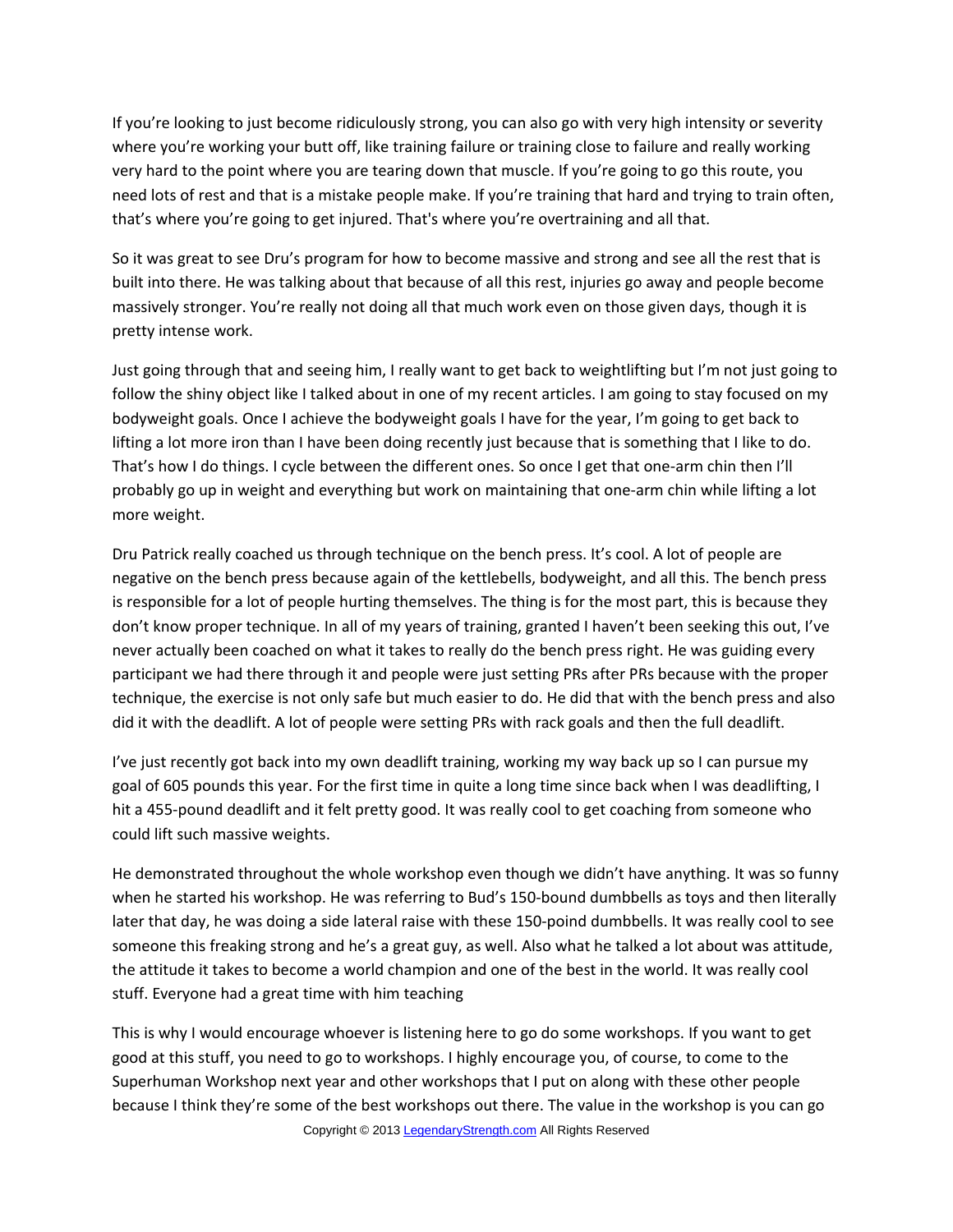up to any one of these guys and ask whatever question you want. Ask for technique on specific things and how it will help you out.

The presentations are nice and we make these available on DVDs and all that. But a lot of the value, a big part of the value, what makes it worth flying out there and spending several days, getting a hotel, and all that added expense, what makes it worth it is you get this one-on-one attention. Just small things can result in huge breakthroughs.

I was working with Bobby, who has been through a number of our workshops recently, the first Superhuman Workshop, the Wizards Workshop, and now this one here. Before the workshop even began, we were messing around. There were some phonebooks and I was like, "You need to do this." He was going from struggling with his phonebook to being able to tear right through it. Just a small tip helped him out dramatically. Phonebooks wasn't something he was really working on a whole bunch but if he knows that technique and can use it in the future, he's going to be that much better.

The same thing happened when I was teaching the lever. Just one tip allowed him to get a much better position. Even later after the workshop wrapped up, we were just messing around with a block weight that was there and I showed everyone there a couple of techniques on how to spread your hand really wide, how to grip it, and how to position it right so that it's much easier to pull off the ground. People who couldn't do it before were able to do it now with that technique.

With the right technique, realize you can instantly become much stronger, be able to pull out stuff that you couldn't do before. That is the value of getting live hands-on training. Of course with any coach you can get this as well but the cool thing about the workshop is, like I said, there are all these different teachers who all have different expertise. Depending on what you want, you can go up to them, get the help that you need, and get ideas from local different people.

Let's get back to a few of the other things that were covered in the workshop. We had Noah Jeffries there who is Bud's son. Noah is 16 years of age and if you haven't seen him in action, he is ridiculously strong. It helps coming from the line of Bud Jeffries and everything but it's not so much genetics but just being around training, seeing amazing strength displayed all the time, and just living that life and getting around strong guys, Noah has become one of the best benders of the world. Not just for a 16-year old kid but he's hands down period one of the best benders in the world. He's far better than I am and he's closing in on being able to do the Iron Mine gold nail, not necessarily with the Iron Mine wraps or anything. As far as I know, no one has officially bent the gold nail all the way. Noah's capable of just crushing the red nails with no problem and he's closing in on this gold nail.

Noah went in to some of the technical details of bending, which a lot of people know. Maybe I should have covered it in the past. But in his mindset going in, there is some really deep and off-the-wall stuff there and it's very cool to see how someone operates at a high level, what's working for them, and how you can take those things and maybe incorporate it for you to see how it works.

In my study of NLP, one of the major things is modeling, which is seeing what other people are doing and replicating it for yourself. You need to do this in the physical plane, basically what actual actions are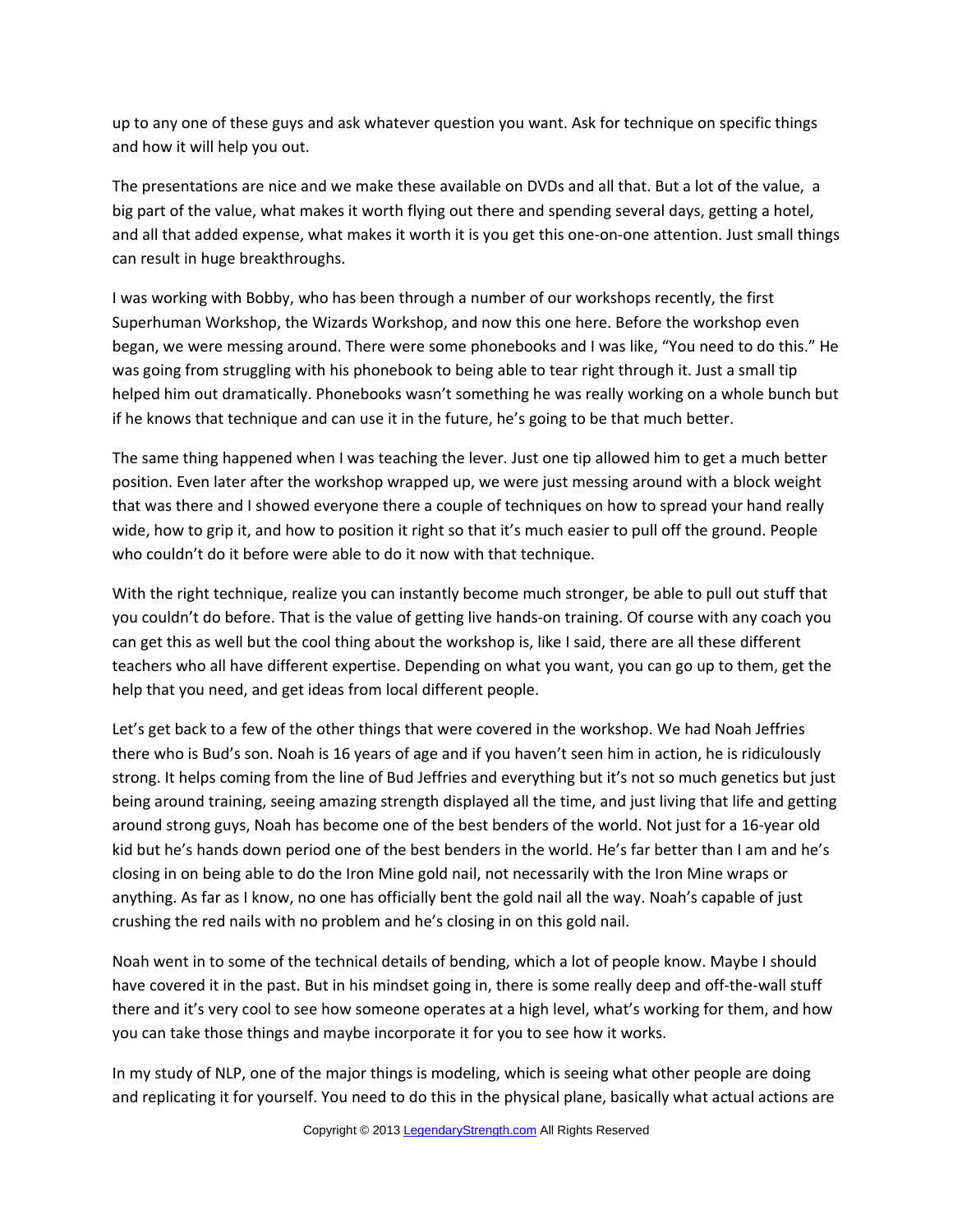they taking. But another part of that is what they're thinking as they're going through and what their though processes are, all the different mental processes they go through, the emotional processes, as well. Bending metal can be an emotional thing. What emotions are you bringing to the table? Is it anger? Is it something else? Going deeper into this, you're able to see what it takes to really operate at that level.

Now people are different. What works for someone may not work for you, technique-wise or mental process-wise as well. Sometimes those things do work exactly for you so once you understand someone's mental processes that allow them to do something at such high levels, then you can take that and incorporate it into yourself.

I taught some stuff that I have not taught in a long time and some new stuff as well. I taught one segment on lever training, doing the front lever and the back lever. I've had lots of success doing the back lever and am closing in on holding a full front lever myself. I detailed the different steps I've done to do that as well as some really cool dynamic exercises that aren't covered in a lot of places. Some are, like an ice cream maker, but the one which I actually recently saw which Al Kavaldo was doing in one of his videos where he's in a back lever position and doing leg raises. It's sort of a reverse hyper-type action but in a much harder position to do.

It was really cool to teach these exercises to people, some of which had begun lever training and some had never really done it before. With lever training, regardless of where you're at there are some progressions along the way assuming you have a base level of strength to get up into the starting tuck lever position. That was cool and there's some great info in there.

I also taught handstand pushups which I haven't taught in a long time, all the details that it takes to build up to doing that handstand pushup where you're touching your head to the ground then moving on to full range handstand pushups and also some details on freestanding handstand pushups. I was very pleased. This really showing the group effect in action. Even after all this training where I was fatigued from doing these full range handstand pushups and everything else, guiding people through technique, I set up to do a freestanding handstand pushup set. I was thinking I could probably get two reps or something right now, my previous best being three, but then I cranked out one, two, three, and with everyone cheering me on, I was able to get a fourth rep. It was a little shaky and everything but I got it locked up at the top in good position so I hit a new PR for myself that day.

That is one thing that is really cool about our workshops. I'm sure it happens at other ones as well but there are so many PRs that occur as we go through everything that we're teaching. Granted a lot of them do happen because people are doing exercises they haven't done either ever, so the first time you do it is actually your personal record for you, or they haven't done it for a long time, so if they've been building up strength and everything else then they're able to get it. Still, a lot of the PRs are happening just because of this technique coaching and also the group effect in action with everyone cheering you on as you're aiming for it. People hit a lot of PRs throughout the entire time. I mean tons of them from every section that we do. Those are some really cool effects that happen once you get to the workshop.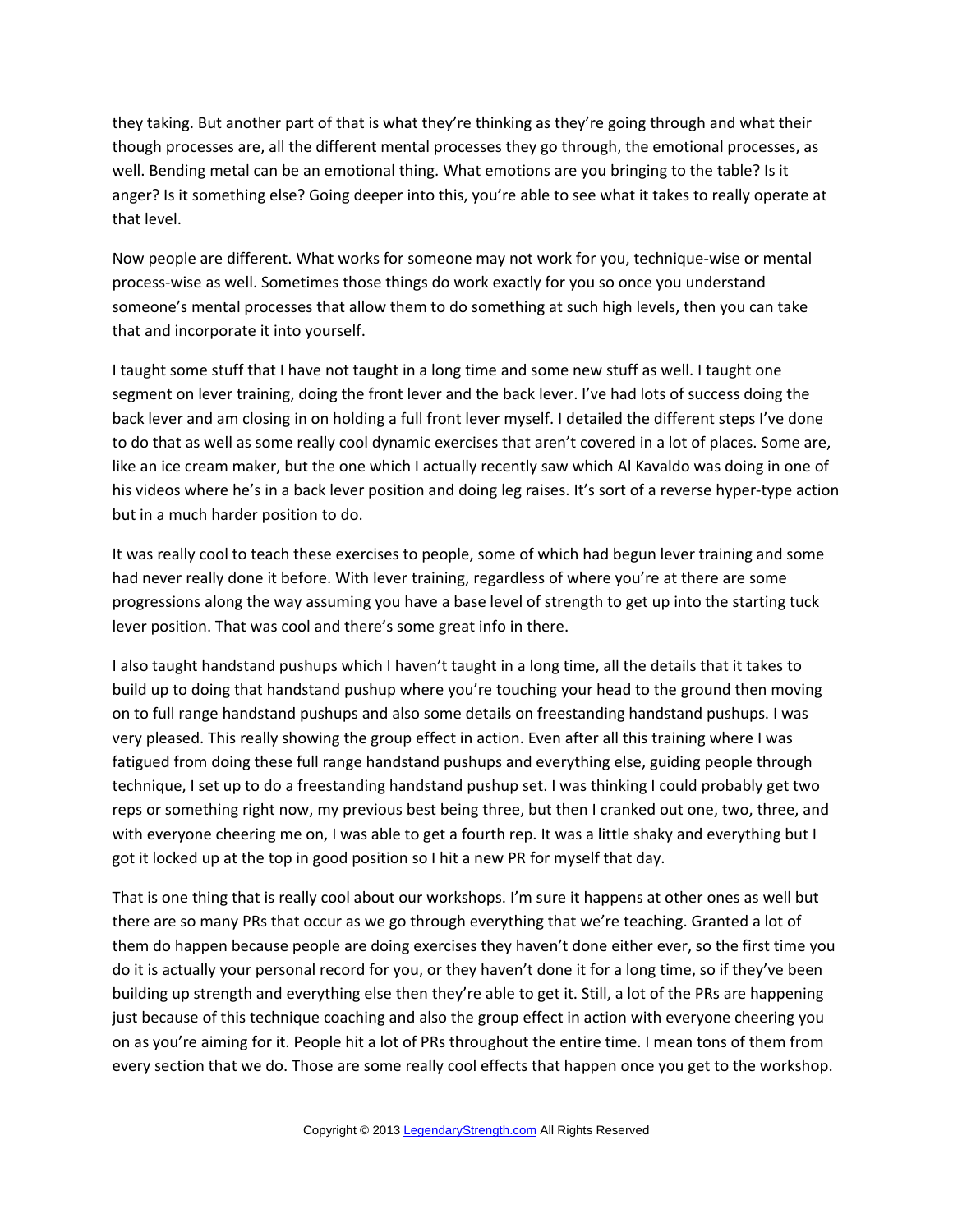Just a couple of reasons why our workshops are great—a lot of workshops are but not really all of them —all the attendees absolutely loved it. When you have people who are so happy to be learning this stuff, showing it off, and everything then it is great. We always like to keep our workshops small. We might get somewhat bigger in the future and have some bigger events but personally I don't want to get too big because then you're doing something where you don't have that personal level of attention and all that. We're always going to try to keep our workshop groups on the small side so that people get that attention. It really creates that sort of intimate atmosphere.

Throughout the whole weekend, we are going out to lunch together, going out to dinner together, just more time spent around people, getting to talk to them, and all that. It's really cool because a large portion of people are repeat attendees throughout our seminars. Melody has been to all five of our big weekend-long events we've had. She's the reigning champion of the most events so far. These are just great people.

Not only is the quality of instructors really high but the quality of the attendees is really high. We have some very knowledgeable people who, by themselves, can and should be speaking up onstage, teaching other people. Not only do you get this information from the interactions with the presenters and questions you can ask them, you get help from all the other attendees as well. We have some amazing people like Melody and Bobby. So many of the guys there are great at their own things and what they do.

Unfortunately, listening to this podcast and some recordings after, you likely missed the event. There's never going to be an event like that again. Once again, all of our events are unique in what we do. It's not some cookie cutter program that we run you through where everyone else goes through it. In every one of our events, we've brought unique stuff to the table.

I still have to figure out some of the details but Superhuman Training Workshop is an annual event. This was just the third one. The fourth one is coming up. What we're going to do is set this one up a good long way in advance. Likely it will be in Florida again. We're looking at some other options rather than Tallahassee for the simple reason we love Laurel Blackburn's gym, Boot Camps To Go. It is an awesome gym, great, and everything but Tallahassee has a small airport and it can be difficult and expensive to get into. We're looking at moving maybe to some place like Miami or Orlando where it's easier to get there so that we can have a few more people. People that want to make it will have an easier time doing that. Also, there's a possibility of moving it back to California. We'll see what happens there but likely this event will be coming up probably March or April of 2014.

Another reason why some people have missed this is just being right after New Year's could have made it difficult to get to. I completely understand that. We're going to try to make it so it's an easier thing to do and you can come and enjoy the awesomeness with us. We will have details coming up relatively shortly, probably within a month or so. Since it will be a year out, you're going to be able to get an extreme early bird price and you're going to be able to claim your spot. Once again, everything is limited because we like to keep it to small groups. By doing it this far in advance, I think some people should be able to make it to this event that may had not been able to make it before.